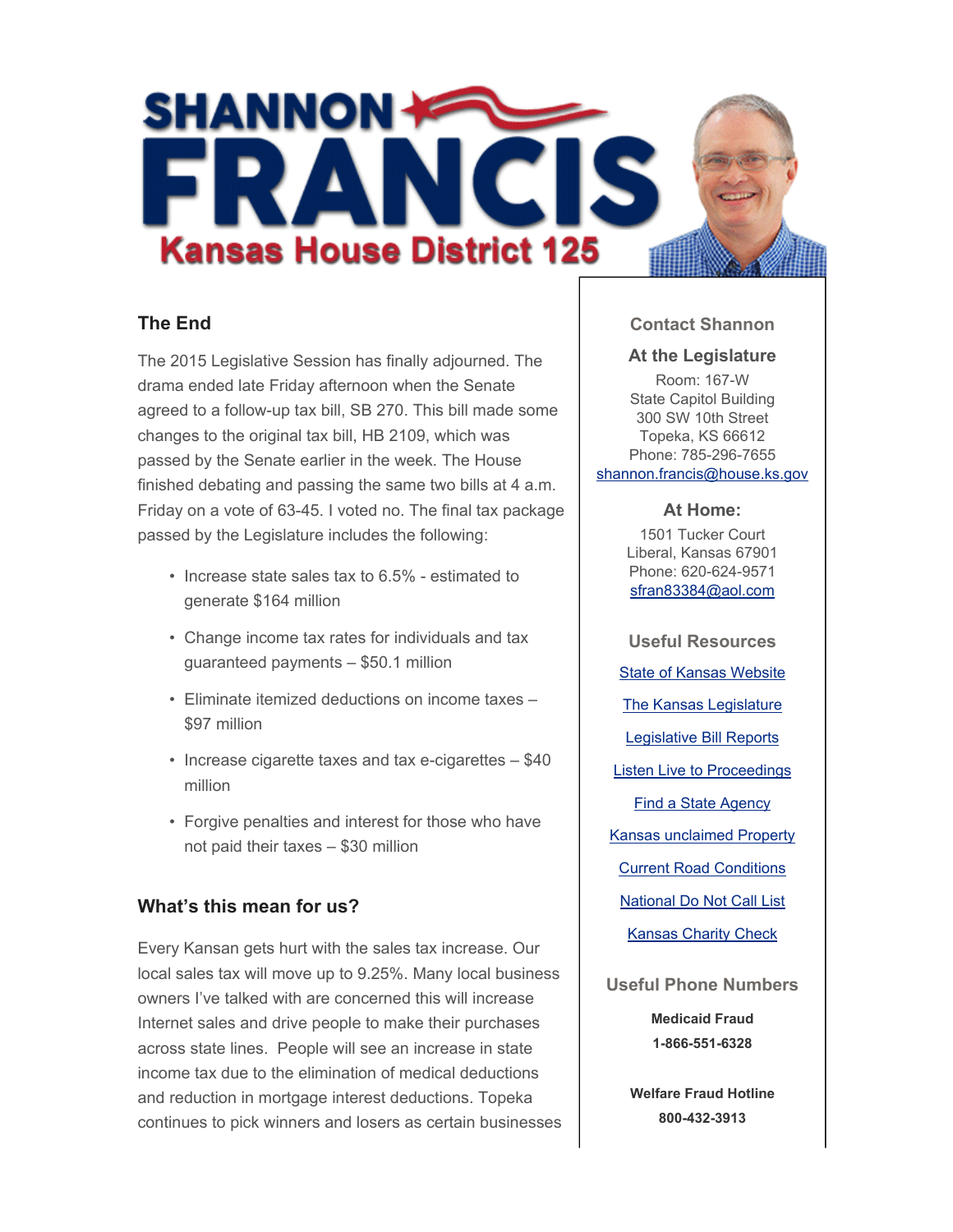remain exempt from taxes while wage earners and other types of businesses pay more. When the state places businesses on different playing fields, it puts some businesses and farmers at a serious disadvantage, making it even more difficult for them to compete.

## **Why did I vote against the tax package?**

First and foremost, this raises taxes on Kansans and some businesses by almost \$400 million while at the same time allowing a loophole for other businesses to pay no taxes at all. Though some of the rhetoric used to twist arms on these bills said otherwise, this vote was never about protecting our schools or community services. It was about whether the Legislature was serious about real revenue reform or whether it just wanted to kick the can down the road a little farther. I believe it's time for real reform in Topeka so that we can close the loopholes, end this practice of putting the state budget on a credit card, and bring sanity and stability to our state's finances.

At no point did this Session offer a real fix to the state's budget crisis. The only options considered were band-aids that played favorites in our tax code, allowing special interests to continue to game the system while our families are left to pick up the tab. At times, good governing requires the courage to stand up and say enough is enough. This was one of those times.

## **Nothing Good Happens After Midnight**

Topeka is quickly learning Washington politics. The House was recessed repeatedly throughout the tax debates with the final session not starting until after midnight. The tax bill initially did not gain enough votes to pass, so a "Call of the House" was issued until enough legislators had been talked into voting for the bill. In addition to the tax increases in the package, several other pieces of policy were added to the bill as a way to pick up additional votes from lawmakers. Sometimes policy additions are good, but often they are policies that have not been vetted in the legislative process, which is a dangerous practice in my opinion. Any

**Department On Aging 800-432-3535**

**Child/Adult Abuse Hotline 800-922-5330**

**Child & Family Services 888-369-4777**

**Consumer Protection 800-423-2310**

**Crime Tip Hotline 800-252-8477**

**Crime Victim Assistance 800-828-9745**

> **Gov- Brownback 800-748-4408**

**Highway Road Conditions 511 (in Kansas)**

> **Housing Hotline 800-752-4422**

**KanCare Assistance 866-305-5147**

> **Kansas Lottery 800-544-9467**

**Legislative Hotline 800-432-3924**

**Mental Health Services 888-582-3759**

**School Safety Hotline 877-626-8203**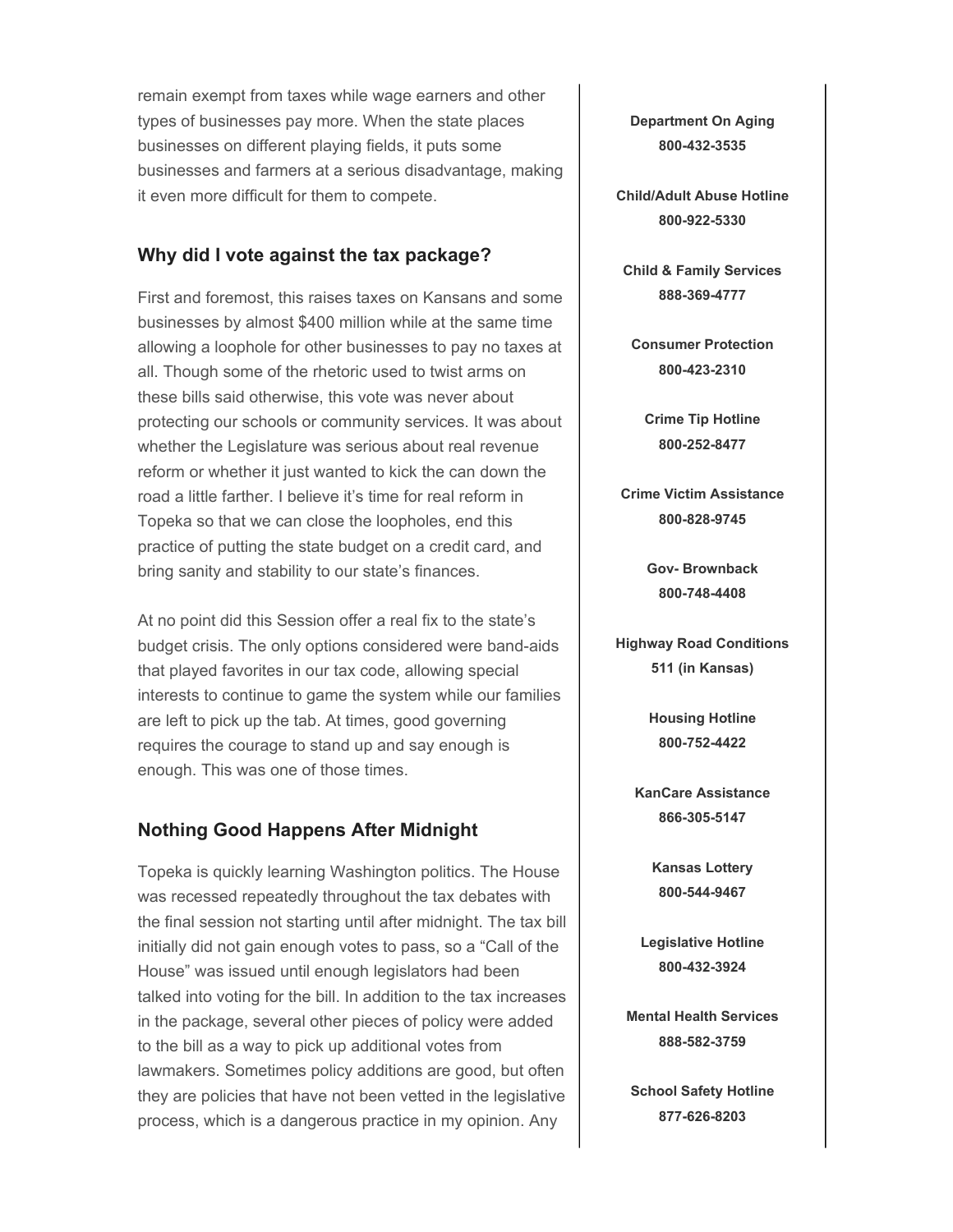policy that is good for Kansas should be able to stand on its own merits and pass analysis in the committee process. That's why we have committees. It's often suspect when a policy proposal appears in a bill late at night having skirted the usual vetting process.

The policy pieces inserted in the tax bill include:

- Requiring cities and counties to hold a public election to raise property tax income by more than the rate of inflation. An exception would be granted for infrastructure needs and compliance with federal and state mandates.
- Expanding by \$10 million a program where the state helps fund private school tuition for certain students;
- Requiring automatic tax cuts if state income grows more than two and one half percent in a year, adjusted for required spending on pensions (KPERS) (this goes into effect in 2019);
- Granting a tax cut for Christmas tree farmers.

## **Session Wrap-Up**

I don't know how many times this Session I have been told that if you don't vote for this bill the next one will be worse. We were told numerous times that this bill or that bill would be "the last train leaving the station and you had better be on it." We had the manufactured crisis of government furloughs. Many in Topeka work to create crises so legislators will make decisions out of fear instead of working toward good policy. All of these efforts to operate out of fear made the session drag on for 113 days, 23 days longer than it should have. One of my favorite quotes by Mark Twain is: "There are lies, damned lies and statistics." You definitely have to look deep into the data that is presented in Topeka to find the truth.

I will continue to get to the facts so we can work toward a long-term solution to the financial hole being dug in Topeka. The practice of deficit borrowing and smoke and mirrors with the numbers is not acceptable, and our state

**Social Security 800-772-1213**

**Taxpayer Assistance 785-368-8222**

**Tax Refund Status 800-894-0318**

**Unclaimed Property 800-432-0386**

**Unemployment Insurance 800-292-6333**

> **Vital Statistics 785-296-1400**

**Voter Registration 800-262-8683**

**Worker's Comp 800-332-0353**